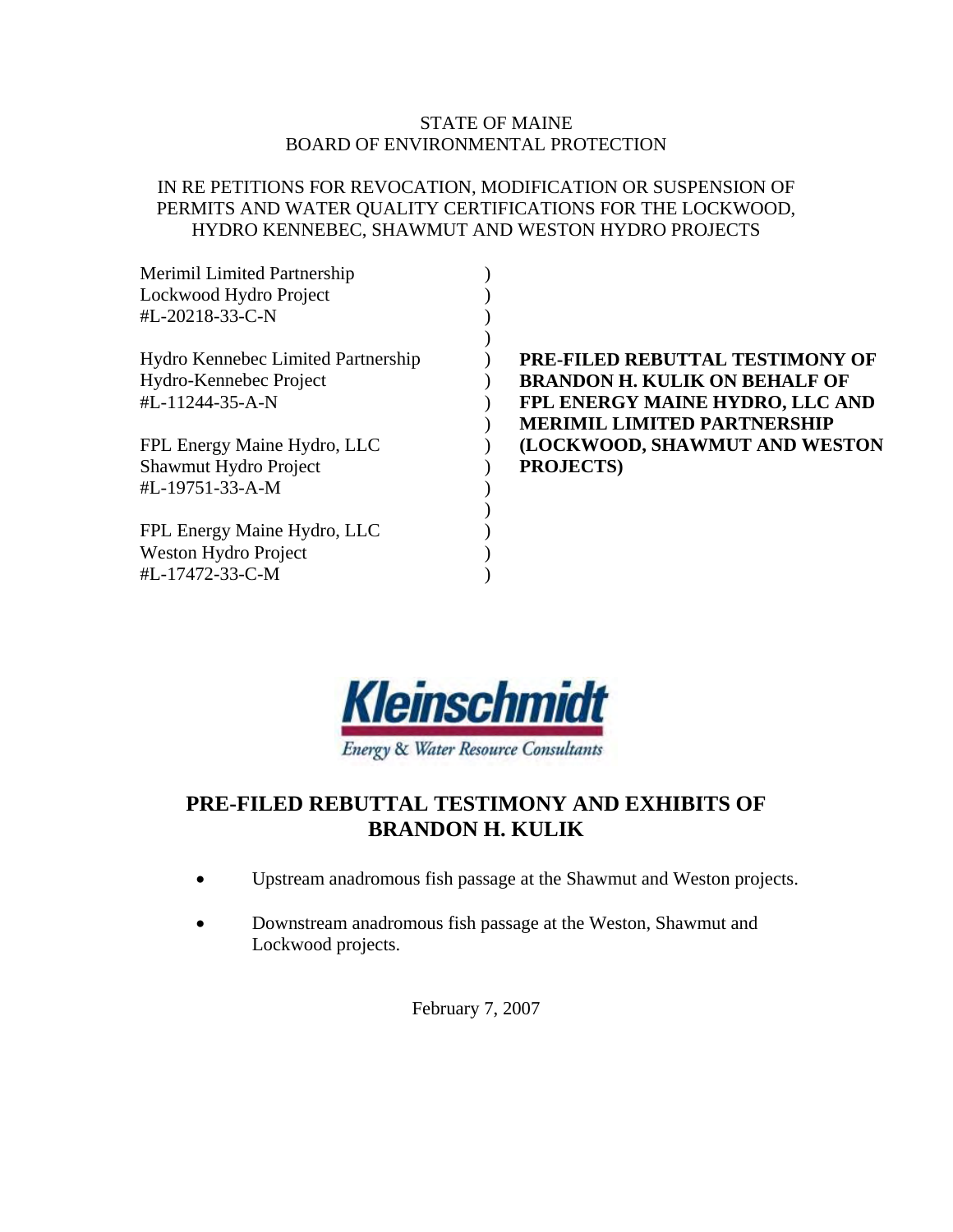## **PRE-FILED REBUTTALTESTIMONY AND EXHIBITS OF BRANDON H. KULIK**

## **TABLE OF CONTENTS**

| <b>TESTIMONY</b>                                                                                                                                                                                                                                                       | Page                                  |
|------------------------------------------------------------------------------------------------------------------------------------------------------------------------------------------------------------------------------------------------------------------------|---------------------------------------|
| Purpose and Scope of Rebuttal Testimony                                                                                                                                                                                                                                | 1                                     |
| <b>Summary of Rebuttal Testimony</b>                                                                                                                                                                                                                                   | 1                                     |
| <b>Rebuttal of FOMB Testimony</b><br>The Lockwood, Shawmut And Weston Dams Do Not<br>$\circ$<br>Preclude Upstream Passage Of Native Migratory Fish<br>The Lockwood, Shawmut And Weston Dams Do Not<br>$\circ$<br>Preclude Downstream Passage Of Native Anadromous Fish | $\overline{2}$<br>$\overline{2}$<br>9 |
| <b>Rebuttal of Douglas Watts Testimony</b><br>Existing Fish Passage Conditions At The Lockwood,<br>$\circ$<br>Shawmut And Weston Dams Do Not Preclude Anadromous<br><b>Fish Passage Restoration</b>                                                                    | 10<br>10                              |
| Conclusion                                                                                                                                                                                                                                                             | 11                                    |
| Literature Cited                                                                                                                                                                                                                                                       | 13                                    |
| <b>EXHIBITS</b>                                                                                                                                                                                                                                                        |                                       |
| Maine DMR Discussion Of Trap And Truck (From Page 3 Of<br>Kennebec River Anadromous Fish Restoration - Annual Progress<br>Report, 2003. Maine Department Of Marine Resources (KHDG<br>2004)                                                                            | FPLE-34                               |
| Maine DMR Discussion Of Trap And Truck (From Page 3 Of<br>Kennebec River Anadromous Fish Restoration - Annual Progress<br>Report, 2004. Maine Department Of Marine Resources (KHDG<br>2005)                                                                            | FPLE-35                               |
| Maine DMR Discussion Of Trap And Truck (From Pages 6 & 7 Of<br>Kennebec River Anadromous Fish Restoration - Annual Progress<br>Report, 2005. Maine Department Of Marine Resources (KHDG<br>2006)                                                                       | FPLE-36                               |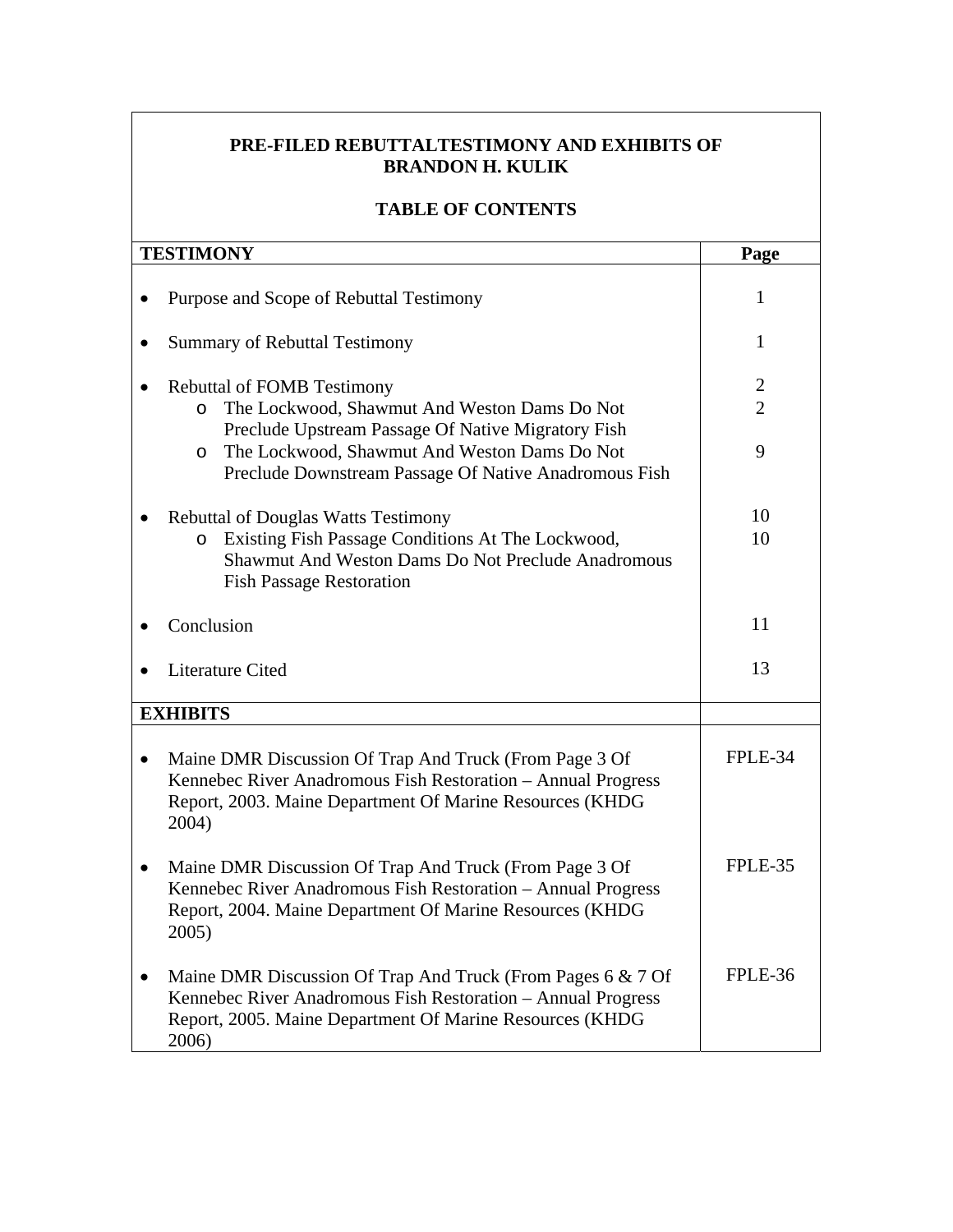# **MAINE BOARD OF ENVIRONMENTAL PROTECTION KENNEBEC RIVER PETITIONS PRE-FILED REBUTTAL TESTIMONY AND EXHIBITS OF BRANDON H. KULIK**

#### **PURPOSE AND SCOPE OF REBUTTAL TESTIMONY**

The purpose and scope of this rebuttal testimony is to refute erroneous claims made by Friends of Merrymeeting Bay (FOMB) and Douglas Watts in their direct testimony specifically on the subject of anadromous fish passage at the Lockwood, Shawmut and Weston Dams on the Kennebec River.

### **SUMMARY OF REBUTTAL TESTIMONY**

The pre-filed direct testimony of FOMB and Mr. Watts claim, in brief, that 1) there are massive anadromous fish kills at some of the subject projects, 2) the presence of the dams precludes anadromous fish passage, and 3) existing anadromous fish passage measures at the dams are inadequate. It is my professional opinion that neither FOMB nor Mr. Watts has presented any credible information meeting their burden of proof that the upstream or downstream fish passage provisions at these sites are precluding restoration of anadromous fish in the Kennebec River. Therefore, the Board should deny the petitions.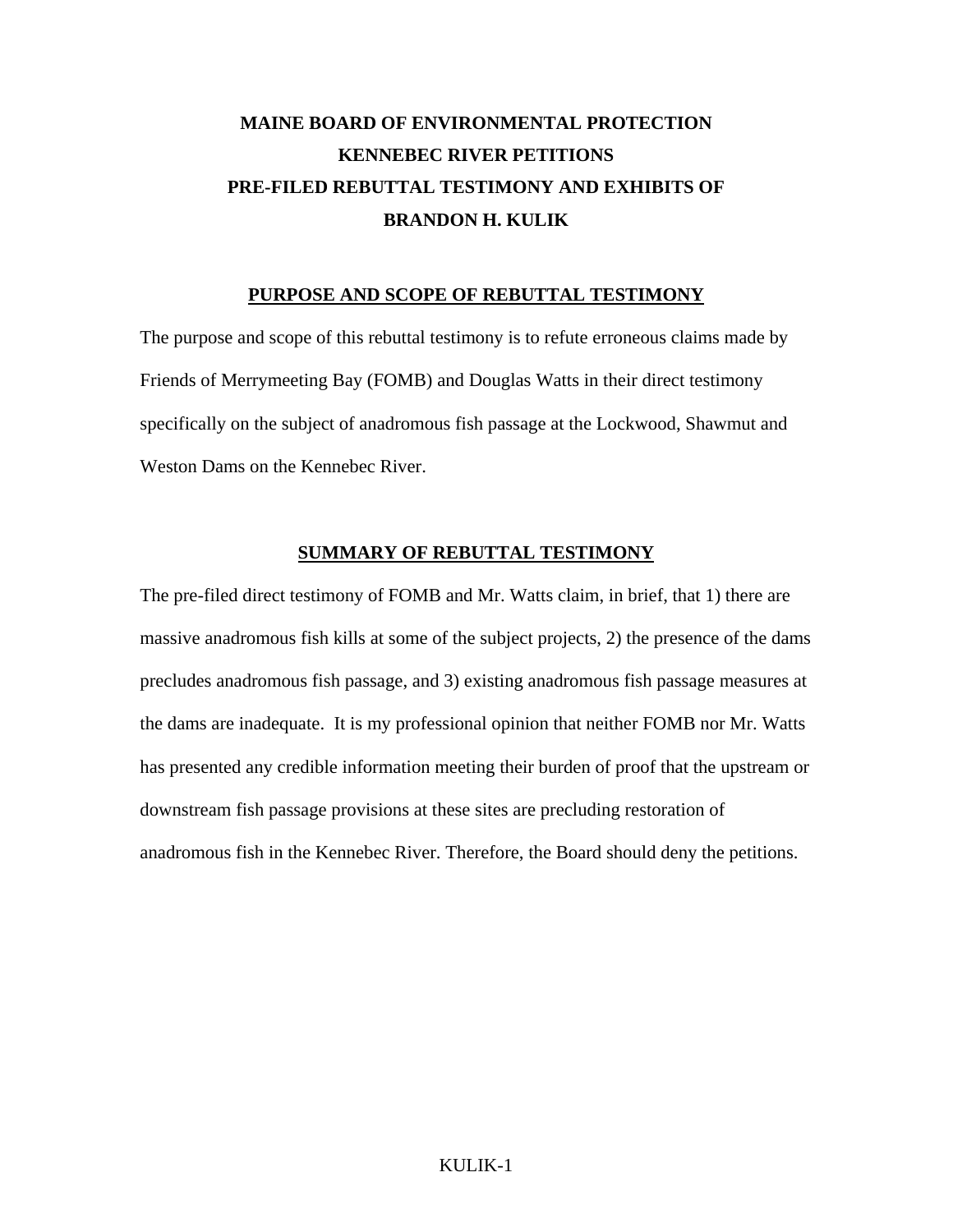#### **REBUTTAL OF FOMB'S TESTIMONY**

### **The Lockwood, Shawmut And Weston Dams Do Not Preclude Upstream Passage Of Native Migratory Fish.**

FOMB's "*Overview of how petitioners know that dams kill and injure fish and eels and reduce their habitat*" (Direct testimony at page 3) is flawed and inaccurate with respect to anadromous fish passage. First, FOMB states that "*DMR has documented upstream passage problems for fish at the four dams in the department's Kennebec River Diadromous Fish Restoration Annual Reports.*" (Page 3, ¶ 6.b) However, FOMB does not subsequently produce any such documentation. Instead, they provide a discussion of upstream fish passage via a fish pump at a site on another river (which in fact demonstrates no problem whatsoever) that is not relevant to the subject Kennebec dams.

Also, FOMB states without any reference or proof that "*DEP has acknowledged that upstream 'trap and lift' equipment at the dams have not worked for shad"* (page 3, ¶ 6.b). However, in a conversation with Dana Murch, Director of Dams and Hydropower of Maine Department of Environmental Protection (DEP) on January 23, 2007, Mr. Murch disagreed that DEP has ever taken that position, and he could not recall any record of such a statement from DEP. Mr. Murch stated that DEP's understanding from MDMR is that record high flows during the 2006 shad migration season curtailed fish use of the Lockwood trap and lift facility as was the experience on rivers throughout the region.

FOMB also erroneously claims that "*Fish ladders, even if available are not used by certain species, and then "trap and truck" becomes the method of choice for moving fish above multiple barriers as is done at Lockwood*" (page 12, ¶ 27). This unsupported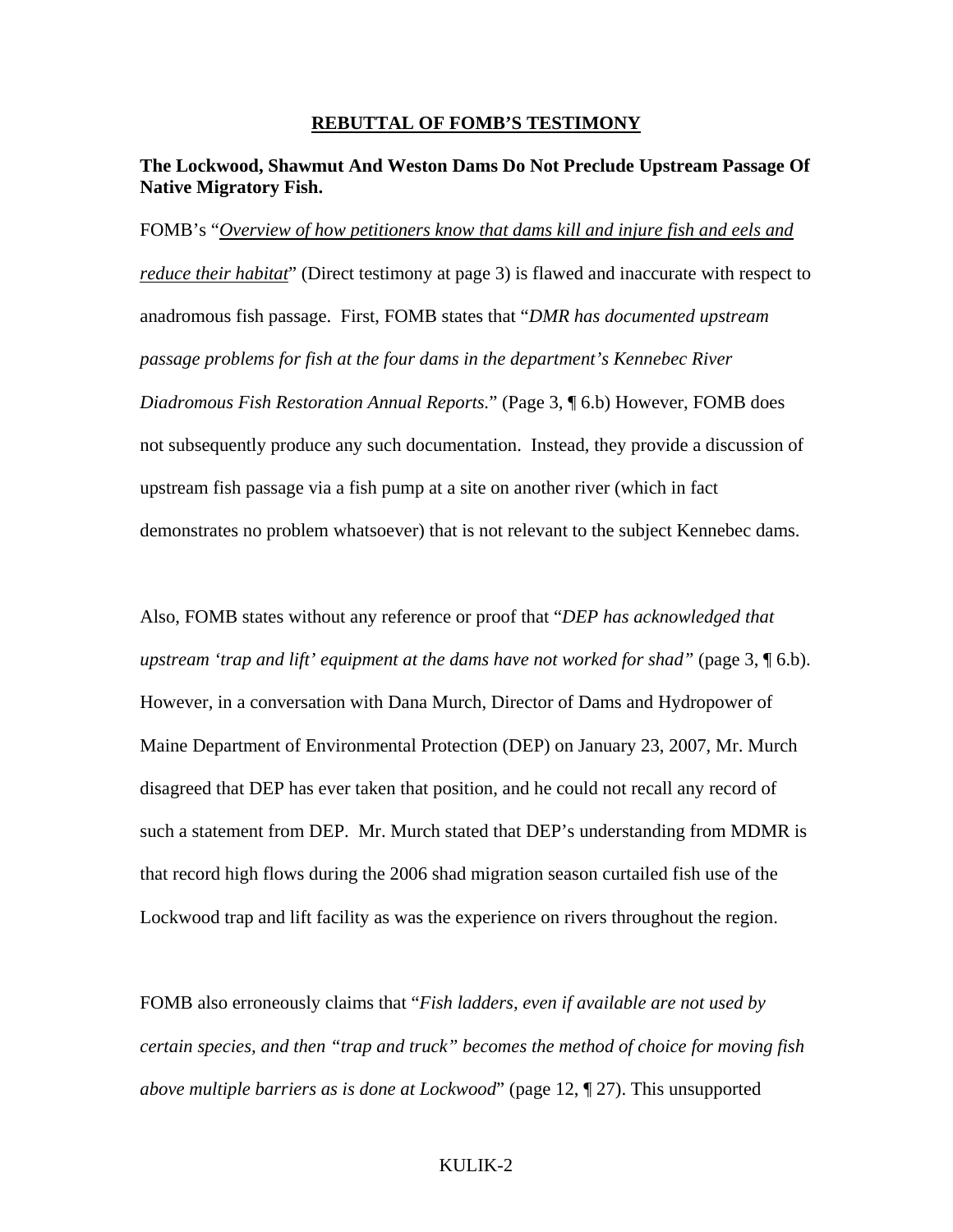statement suggests that trapping and trucking of fish is a choice of last resort. This claim is contradicted by decades of experience with fishways throughout the Eastern seaboard. There is simply no connection between fish ladder efficiency and use of trap and truck.

In any case, the Lockwood dam is not equipped with a fish ladder. Rather, it is equipped with a state-of-the-art fish lift that was designed in consultation with fish passage engineers from the U.S. Fish and Wildlife Service. Fish lifts are readily used by Atlantic salmon, American shad and river herring, which are the anadromous species under consideration in this proceeding. Fish lifts have successfully passed these anadromous fish at many locations in the northeast, including the Cataract and Skelton projects on the Saco River; the Benton Falls and Burnham projects on the Sebasticook River; the Lawrence and Lowell projects on the Merrimack River in Massachusetts; the Holyoke project on the Connecticut River in Massachusetts; and the Conowingo project on the Susquehanna River in Pennsylvania.

Trap and truck provides benefits to fishery management during early stages of anadromous fish restoration as I described in my pre-filed direct testimony at page 11. Trap and truck also is widely used as a first-phase interim fish passage technique to quickly collect and move upstream-migrating fish directly to spawning habitat during the early stages of fish stock restoration until the migrating fish population increases to the point where the volume of fish moving means that building a permanent fishway is justified. Thus, there is no basis for FOMB's portrayal of trap and truck as a last-resort or inferior fish passage measure.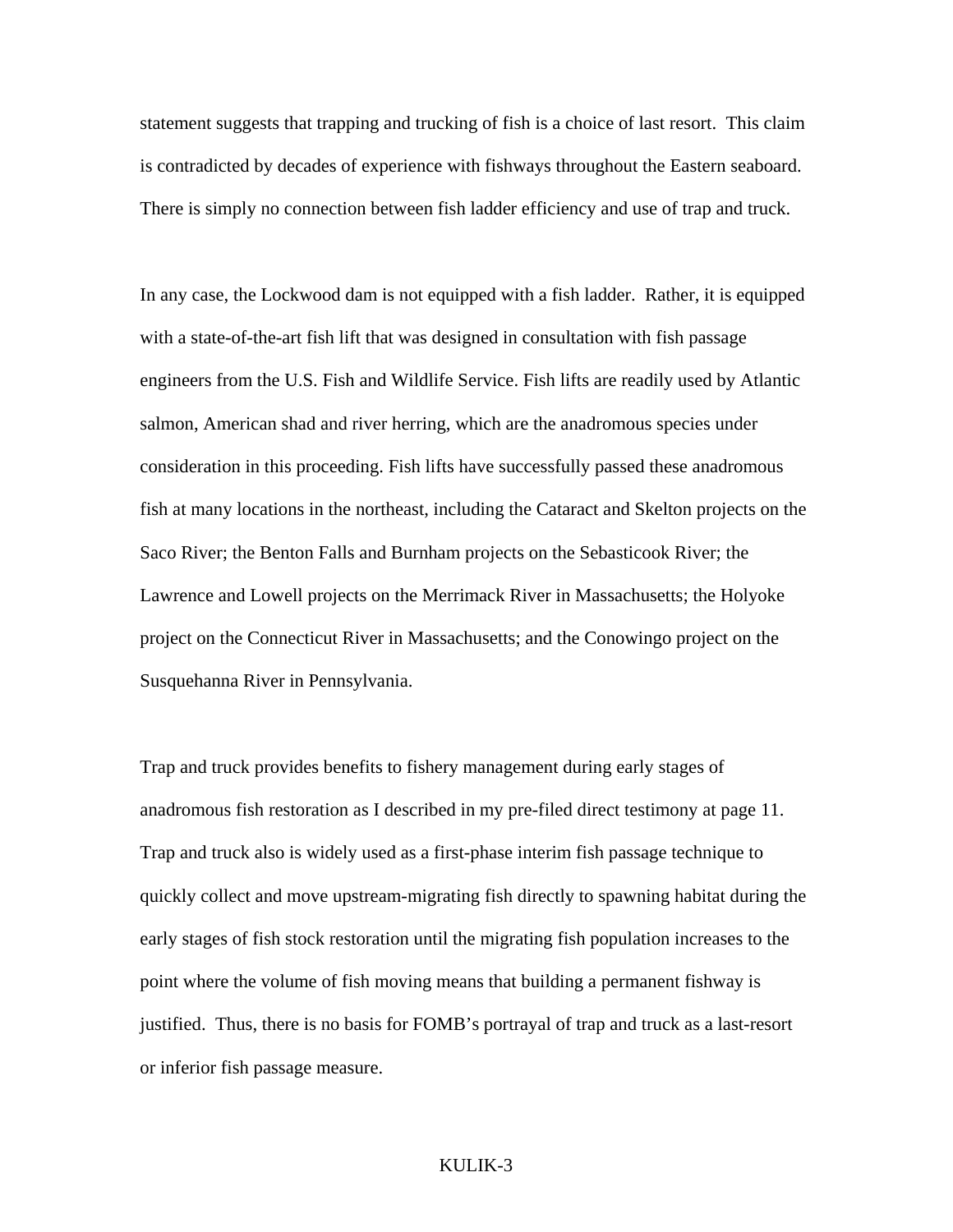FOMB states that "*Possible injury may result from trapping, pumping, handling, sorting and trucking.*" (Page 12, ¶ 27). Exhibit W/FOMB-14 purports to demonstrate, based on the fish pump and trucking operations at Fort Halifax, that upstream fish passage via a fish lift and trucking such as that provided at Lockwood, results in undue injury to fish. To the contrary, the data in Exhibit W/FOMB-14 actually show that injuries are very low (less than 1%). Furthermore, the exhibit shows no data related to lifting fish in an elevator as conducted at Lockwood. The common fish handling factor between Lockwood and Fort Halifax is handling and trucking. Here, Exhibit W/FOMB-14 clearly shows that handling and trucking mortality is negligible (two-one hundredths of one percent), and certainly not an undue adverse impact or threat to the environment.

Moreover, FOMB's testimony and exhibit omits DMR's related written assessment of the mortality of trap and truck measures, which clearly contradicts FOMB's claims. From the 2003 DMR Report that FOMB relies on (KHDG 2004; EXHIBIT FPLE-34): *"The number of mortalities due to handling was very low in 2003. In fact the trucking mortality (mortality=33 fish) rate of 0.02% was the lowest ever."*

For the subsequent year, MDMR wrote (KHDG 2005; EXHIBIT FPLE-35): *"The number of mortalities due to handling was very low in 2004. In fact the trucking mortality (mortality=186 fish) rate of 0.12% was the second lowest ever."*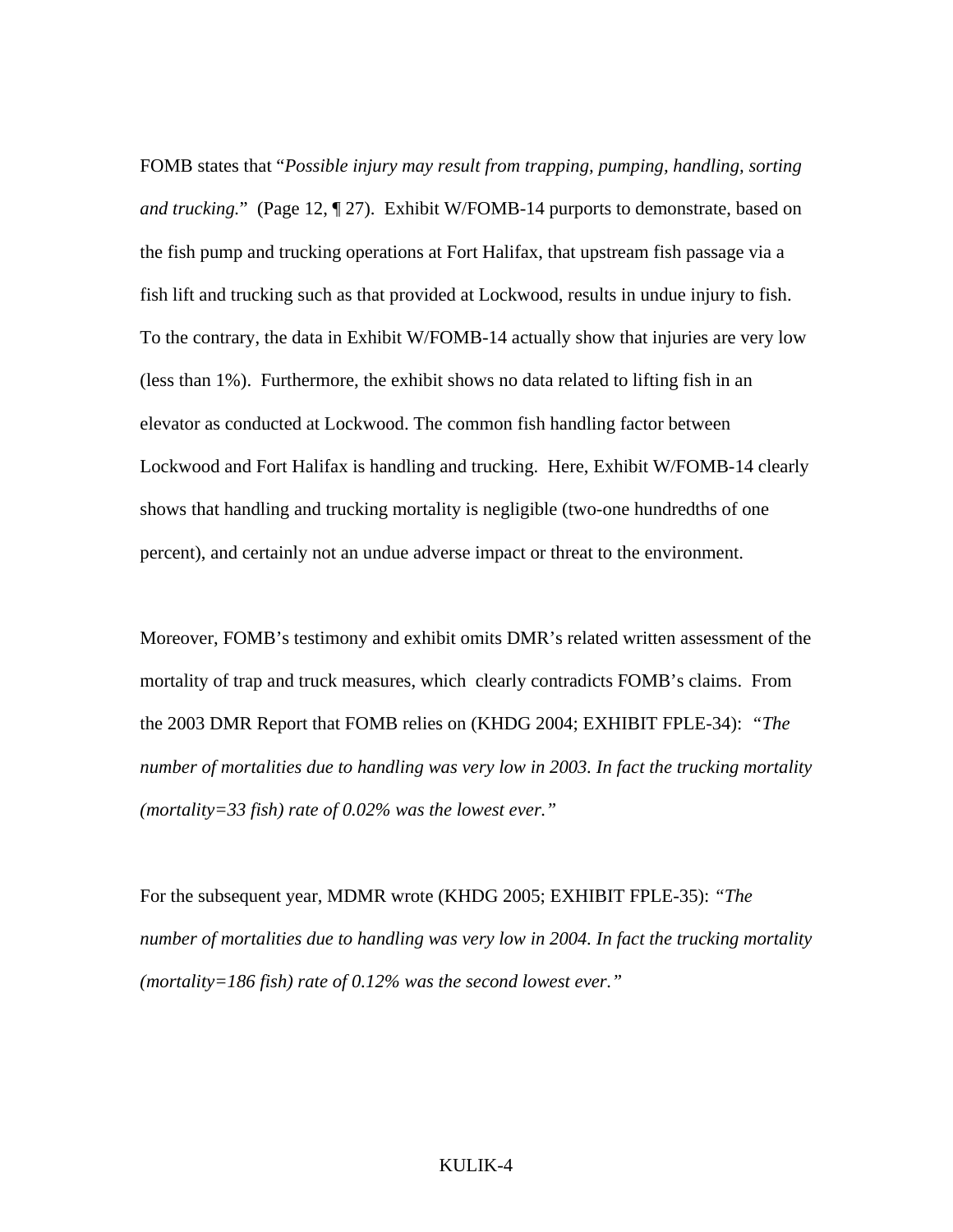For 2005, MDMR stated (KHDG 2006; EXHIBIT FPLE-36): *"The number of mortalities due to handling was very low in 2005. Overall handling mortality was 0.44%. Trucking mortality was very low; 23 fish in 2005 compared to 185 fish in 2004 for a trucking mortality rate of 0.03%."*

Likewise, Atlantic salmon handling has been satisfactory as well. As I reported in my direct testimony at pages 10 and 11, the MASC monitored Atlantic salmon trapped and trucked from Lockwood to the Sandy River in 2006 and stated that these fish appear to be fit and healthy following the trap and truck process. Thus, the fish handling experience from the Kennebec clearly contradicts FOMB's generalizations.

FOMB states that "*American shad are extraordinarily sensitive and have not been found to enter the fish lift or trap.*" (Page 12,  $\P$  27) To the contrary, as I have stated on page 3 of my rebuttal testimony, American shad do in fact enter similar fish lifts routinely on the Saco, Merrimack, Connecticut and Susquehanna Rivers. In fact the American shad program that historically provides broodstock for the Kennebec collects and trucks shad that are first obtained from fish lifts on the Merrimack and/or Connecticut rivers and trucked hundreds of miles to Maine (KHDG 2006).

The Lockwood fish lift has only operated for one year (2006). According to  $MDMR<sup>1</sup>$  $MDMR<sup>1</sup>$  $MDMR<sup>1</sup>$  the reason that no American shad entered the Lockwood fish lift in 2006 was related to

 $\overline{a}$ 

<span id="page-6-0"></span><sup>&</sup>lt;sup>1</sup> http://www.maine.gov/dmr/rm/stockenhancement/kennebec/fishpass.htm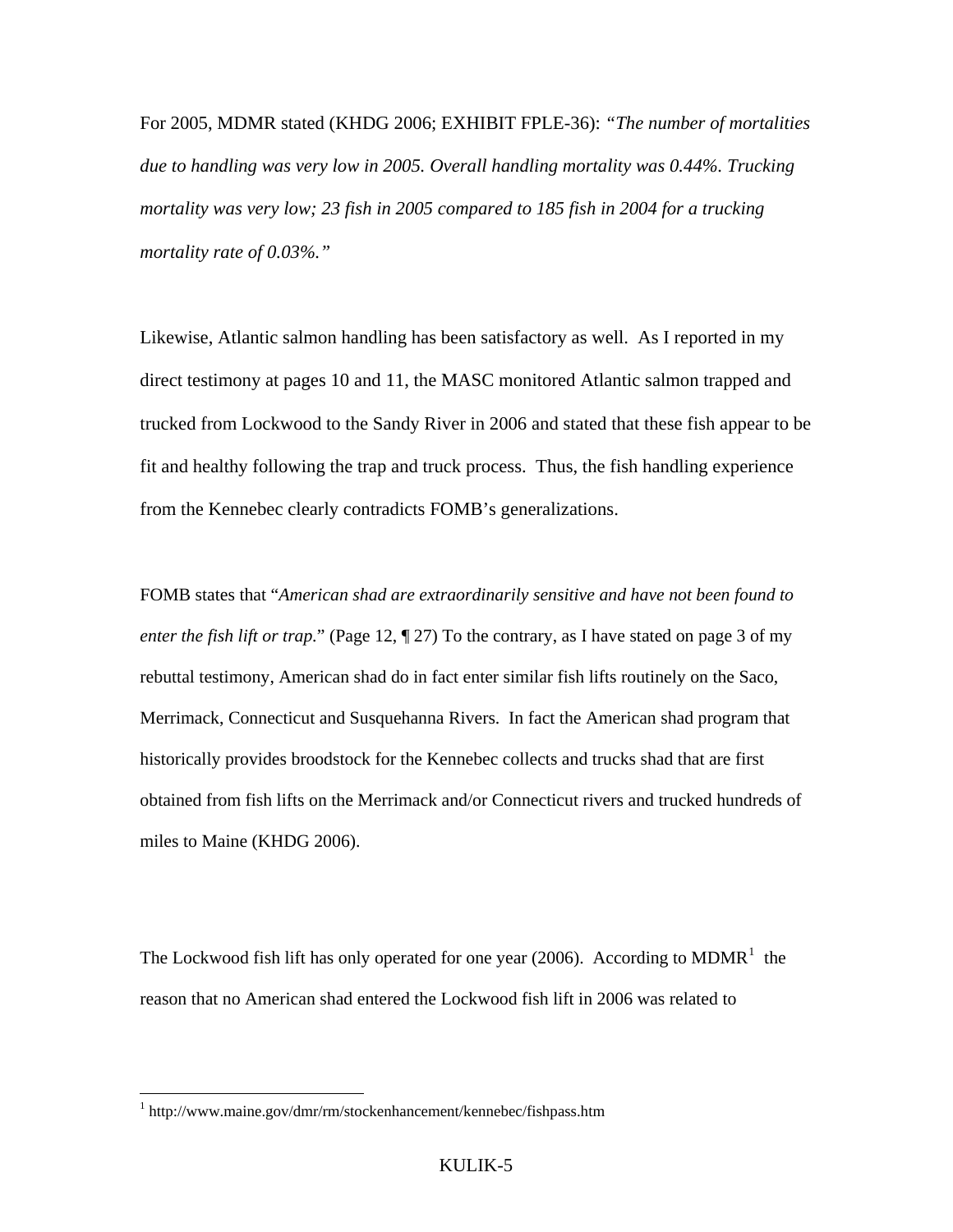extremely high flows that aborted many American shad runs throughout the region and was **not** a flaw in the fish lift:

*"Several factors have resulted in poor upstream fish passage for…American shad in 2006. River discharge started to increase again at the beginning of June when blueback herring and American shad would normally be starting to migrate. All three fish lifts ceased operations on June 9 and remained offline until June 16-19 due to extremely high flows, which set new maximum discharge records for both the Kennebec and the Sebasticook* (emphasis added)*. As of June 22, flows remained well above the median. Other large river systems in Maine (Penobscot, Saco, Androscoggin) and Massachusetts (Merrimack) have reported poor fish passage due to high flows".* 

It is my best professional judgment that there is no basis for categorically concluding that American shad will not use the Lockwood fish lift as implied by FOMB, because numerous similar fish lifts that have well-established records of passing shad also did not attract American shad in 2006 due to record high river flows.

FOMB states that even if a fish lift was risk-free to fish, that upstream passage is inherently inefficient. To support this, FOMB tries to compare numbers of alewife passed at a pump and trap at Fort Halifax to an estimate of the total size of the alewife run. However, this is misleading, as;

- 1. the Fort Halifax fish pump has no similarity to the Lockwood fish lift (an entirely different fish passage system), and
- 2. MDMR has made a resource management decision not to pass all of the fish at Fort Halifax.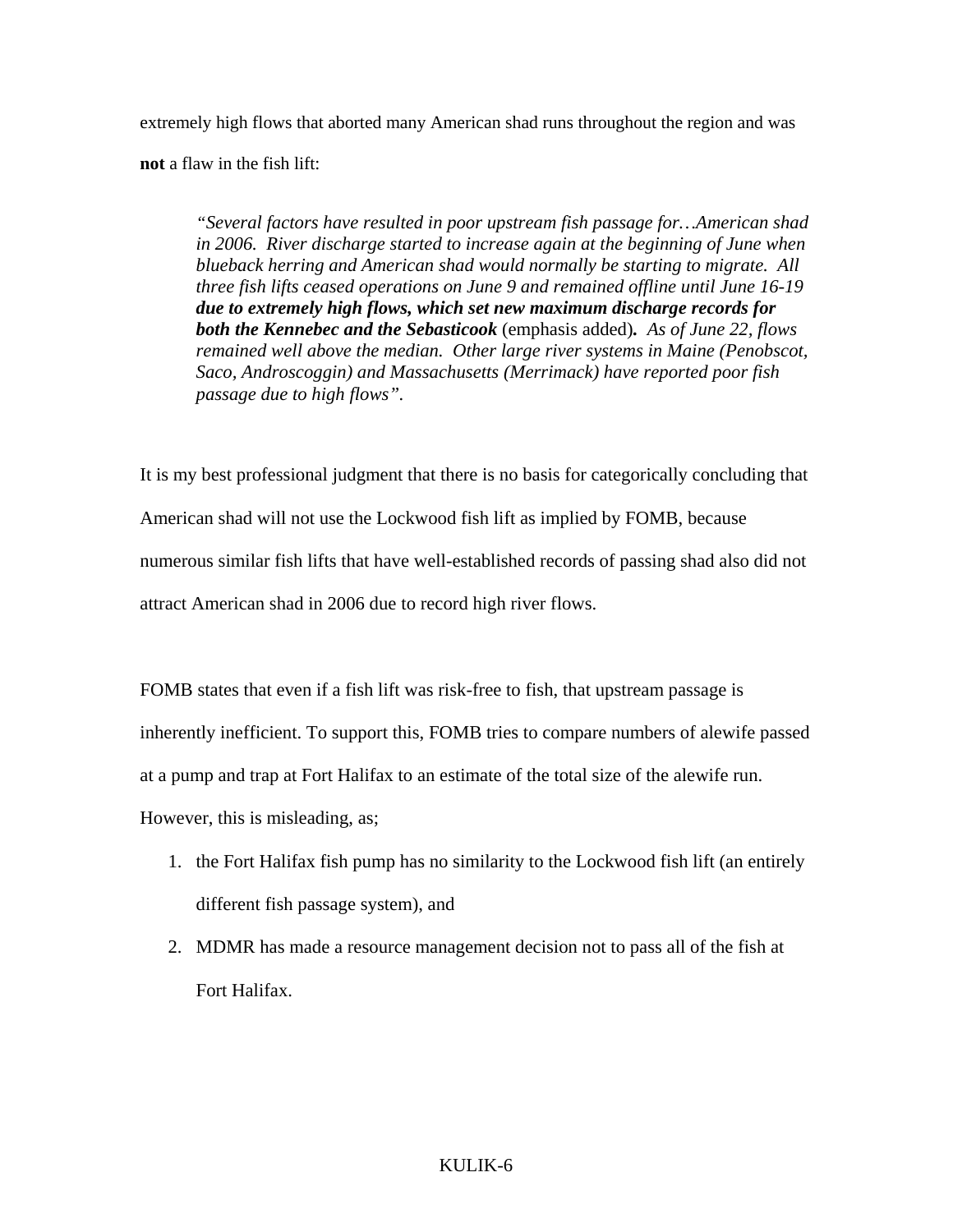According to FOMB, 100,000-140,000 of an estimated two million alewives arriving at Fort Halifax are passed upstream (page 12, ¶ 27). However, FOMB neglects to inform the Board that the number of alewives passed upstream is not related to fish passage efficiency, but is capped by DMR, and that there is no need or desire to pass all alewives upstream to meet fishery management goals. A pre-determined number of fish (the escapement requirement) are allowed to pass upstream to promote sufficient spawning to maintain future runs of alewives. Additional fish could be readily passed upstream if deemed necessary by MDMR merely by running the fish pump for more days and/or increasing the frequency of truck trips. The number of fish passed upstream is presently capped at six adult alewives per acre of spawning habitat, which MDMR has determined provides sufficient spawning escapement to maintain the stock. Thus, the number of acres of upstream spawning habitat dictates the number of fish passed upstream. According to the KHDG report, from which FOMB only selectively cites:

"*A total of 13,400 lake acres were stocked to a density of approximately 6 alewives per acre… The alewife stocking program in the Phase I lakes required 10 days to complete*…"

After the desired numbers of fish are passed, DMR elects to cease fish passage operations; the surplus fish that are not passed upstream are available for commercial and recreational harvest, and consumption by predators such as eagles, ospreys and striped bass. MDMR has estimated (based on fishing permit reports) that the annual number of alewives killed by commercial harvest below Fort Halifax fluctuates but has ranged as high as 458,040 fish (KHDG 2005). This, by FOMB's reckoning, is almost 25% of the entire annual alewife run.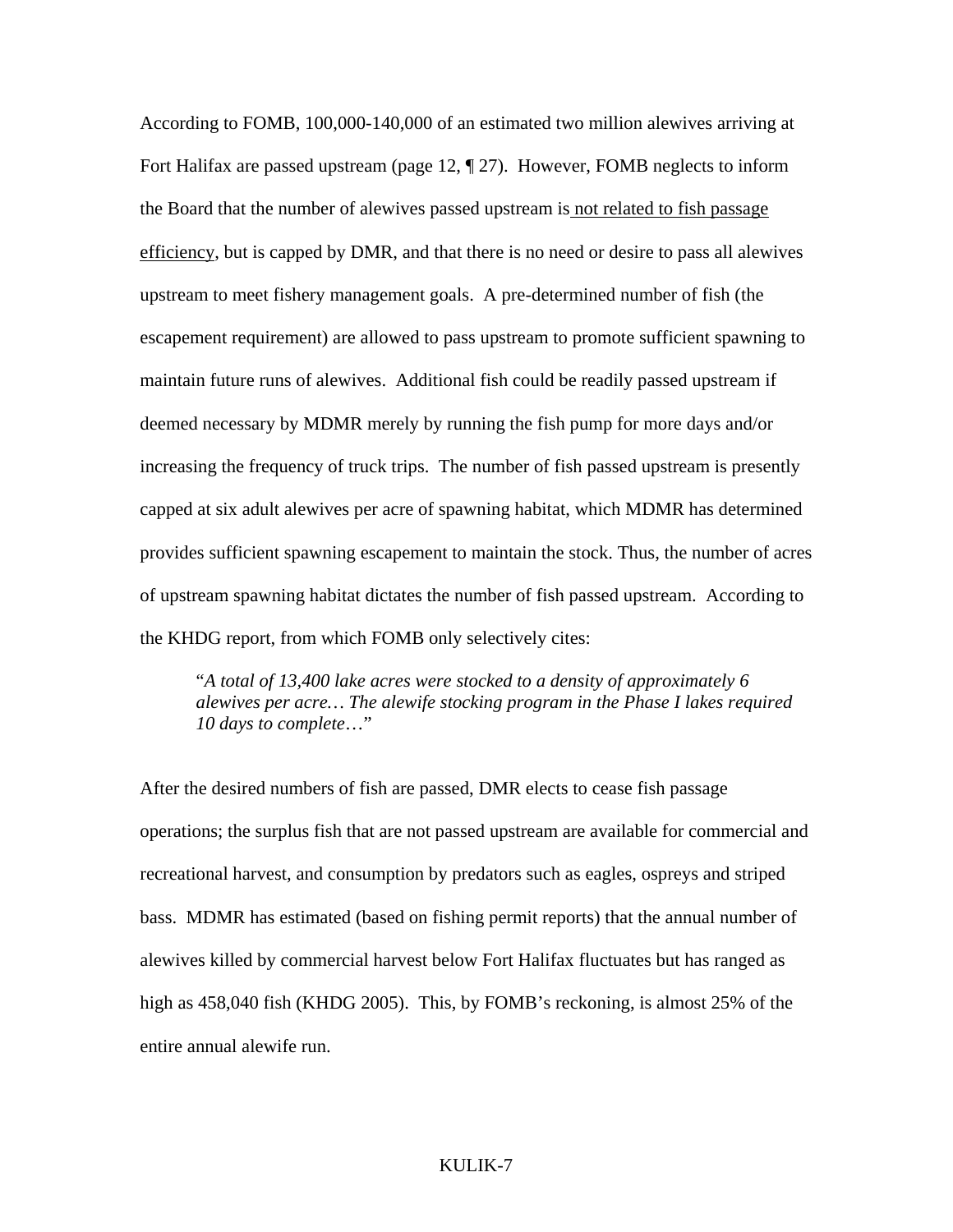| Year | <b>Reported Landings</b> |
|------|--------------------------|
| 2004 | 102,480 fish             |
| 2003 | 136,000 fish             |
| 2002 | 458,040 fish             |
| 2001 | 69,000 fish              |
| 2000 | 54,000 fish              |

From the Maine DMR 2005 report (KHDG, 2006):

FOMB also fails to note that, in fact, according to the same report, the trap/truck efficiencies at Fort Halifax were so high that it allowed DMR staff to easily perform supplemental stocking of over 50,000 alewives in 24 additional ponds in 11 other drainages. This in fact provides an opportune collateral benefit to statewide alewife restoration programs. All of these objective data contradict the notion that upstream fish passage is inherently inefficient, and supports the fact that trap and truck operations can quickly and effectively stock large portions of a watershed. In addition, this example is readily transferable to the Kennebec projects, where escapement requirements will define the number of fish that must pass upstream, not the total number or fish that show up below a dam. According to DMR (KHDG, 2004) a total of approximately 8,600 alewives will satisfy the spawning escapement needs for the Kennebec upstream from the Lockwood dam.

### **The Lockwood, Shawmut And Weston Dams Do Not Preclude Downstream Passage Of Native Anadromous Fish.**

FOMB states that "*In fact there have been massive kills of alewives observed at the Shawmut, Burnham, Benton Falls and American Tissue dams*" (page 13, ¶ 28). The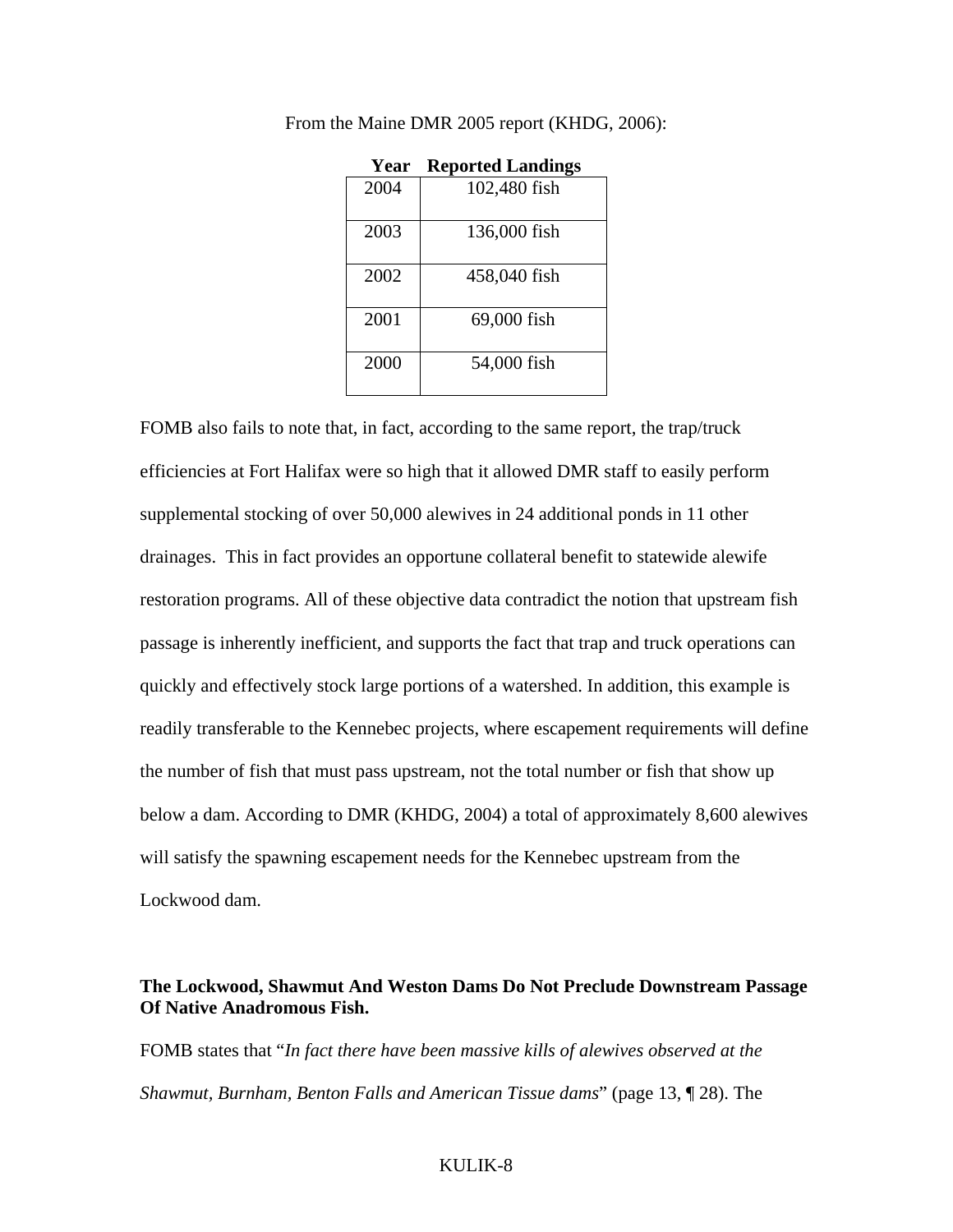Board should first be aware that only one of these dams, Shawmut, is even on the Kennebec River. The Burnham and Benton Falls dams are on the Sebasticook River and the American Tissue dam is on the Cobosseecontee Stream. Also, FOMB provides no documentation of a "massive" fish kill occurring at the Shawmut dam. Rather, Exhibit W/FOMB-15 merely shows a photograph of one alewife labeled "Shawmut" but there is no photographic or other confirmation as to the actual location or number of fish involved. If "massive" alewife kills were in fact occurring at Shawmut, certainly there would be documented reports on file with MDMR or other forms of evidence - but in fact there are none. Furthermore, as noted in Mr. Richter's rebuttal testimony (page 4), Dr. Gail Wippelhauser, a senior fishery biologist at DMR who manages anadromous fish restoration on the Kennebec River stated that she had no knowledge or information about any type of "massive" alewife kill below Shawmut.

FOMB states at page 13, ¶ 28 that "*As the state attempts to restock Atlantic salmon…one of our major concerns is how returning adults and smolt will regain access to tidewater*". But as already described in my direct testimony at pages 13-15,

- 1. the projects feature existing downstream passage provisions,
- 2. there is ample evidence that most smolt would pass downstream during the spring months when high flows provide substantial spillage over the dam spillways and/or through the by-pass gates that are specifically opened to provide downstream passage, and
- 3. scientific studies (Franke et al., 1997) demonstrate that of the remaining fish passing downstream via turbines, most would survive.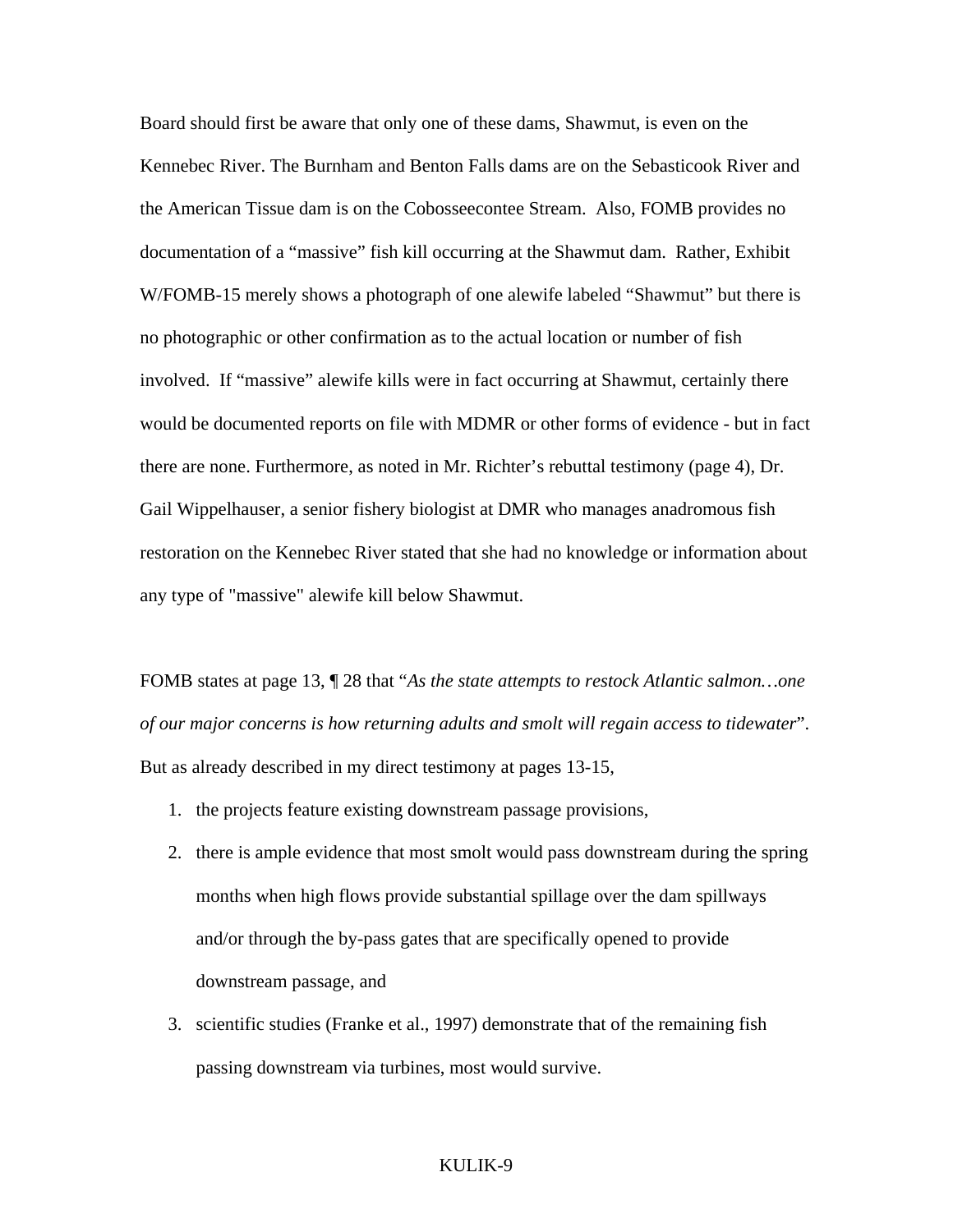Furthermore, as described in Mr. Richter's pre-filed direct testimony at pages 8-10, additional studies of the existing downstream passage routes for smolt and adult salmon will be conducted using conventional, state-of-the-art methods to address this same question. The results will be reviewed and evaluated by technical experts from federal and State fisheries agencies. The need for, and design of any additional downstream passage measures will be dictated by study results as is the norm at most other hydroelectric projects in New England. There is ample precedent for this approach in Maine, where such studies have been conducted to address downstream anadromous fish passage at many dams, including those on the Saco and Penobscot rivers, as a routine part of the fish passage consultation process between licensees and agencies.

### **REBUTTAL OF DOUGLAS WATTS' TESTIMONY**

### **Existing Fish Passage Conditions At The Lockwood, Shawmut And Weston Dams Do Not Preclude Anadromous Fish Passage Restoration.**

Watts (¶ 15) states that "…*these four dams continue to have this same deleterious effect*  (i.e. referring to Watts ¶ 14 "complete extirpation") *on the ability of these indigenous migratory fish species to live and inhabit their normal, natural and historic habitat.*" As noted in my prefiled direct testimony at page 16, Watts' statement is contradicted by the fact that the abundance of anadromous fish of the Kennebec River has increased according to MDMR monitoring, other surveys, and available commercial harvesting information. Because anadromous species abundance is increasing, then it cannot objectively be claimed that these fish are being extirpated by fish passage conditions (which conditions will be enhanced further under existing plans). Furthermore, these dams have fish passage provisions promoting upstream and downstream passage which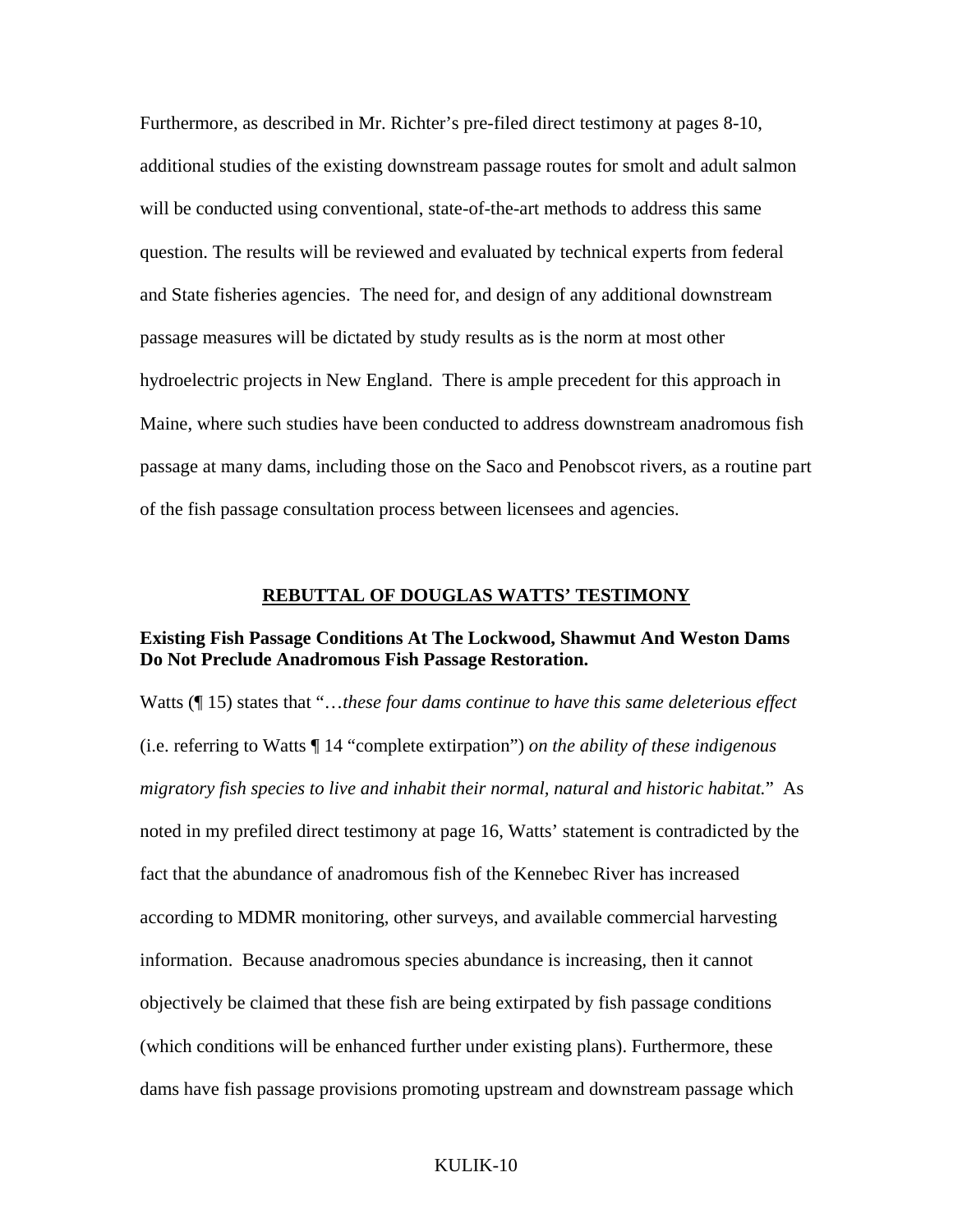provides access to the spawning and rearing habitat necessary to allow the populations to grow.

Watts, at ¶¶ 16 and 18 respectively, claims that "*These four dams…completely prevent these indigenous migratory fish species from swimming upstream in the Kennebec River past these dams to occupy their normal, natural and historic habitat…*" and "*these four dams are utterly and completely impassable to these five species during their upstream migration*. As I have discussed in direct testimony at pages 9-11, this is factually incorrect. Anadromous fish can entirely bypass these four dams because they are afforded access to their upstream habitat through the implementation of the trap and truck program at Lockwood.

Watts (¶ 19): "*Today these four dams are completely impassable to these five indigenous migratory fish species during their upstream migration from the Atlantic Ocean.*" Please see my response to items 15, 16, and 18 above.

#### **CONCLUSION**

FOMB and Mr. Watts claims that 1) there are massive anadromous fish kills at some of the subject projects, 2) the presence of the dams precludes anadromous fish passage, and 3) existing anadromous fish passage measures at the dams are inadequate are inaccurate and unsupported by the evidence. It is my professional opinion that neither FOMB nor Mr. Watts have presented any credible information meeting their burden of proof that the upstream or downstream fish passage provisions at these sites are precluding restoration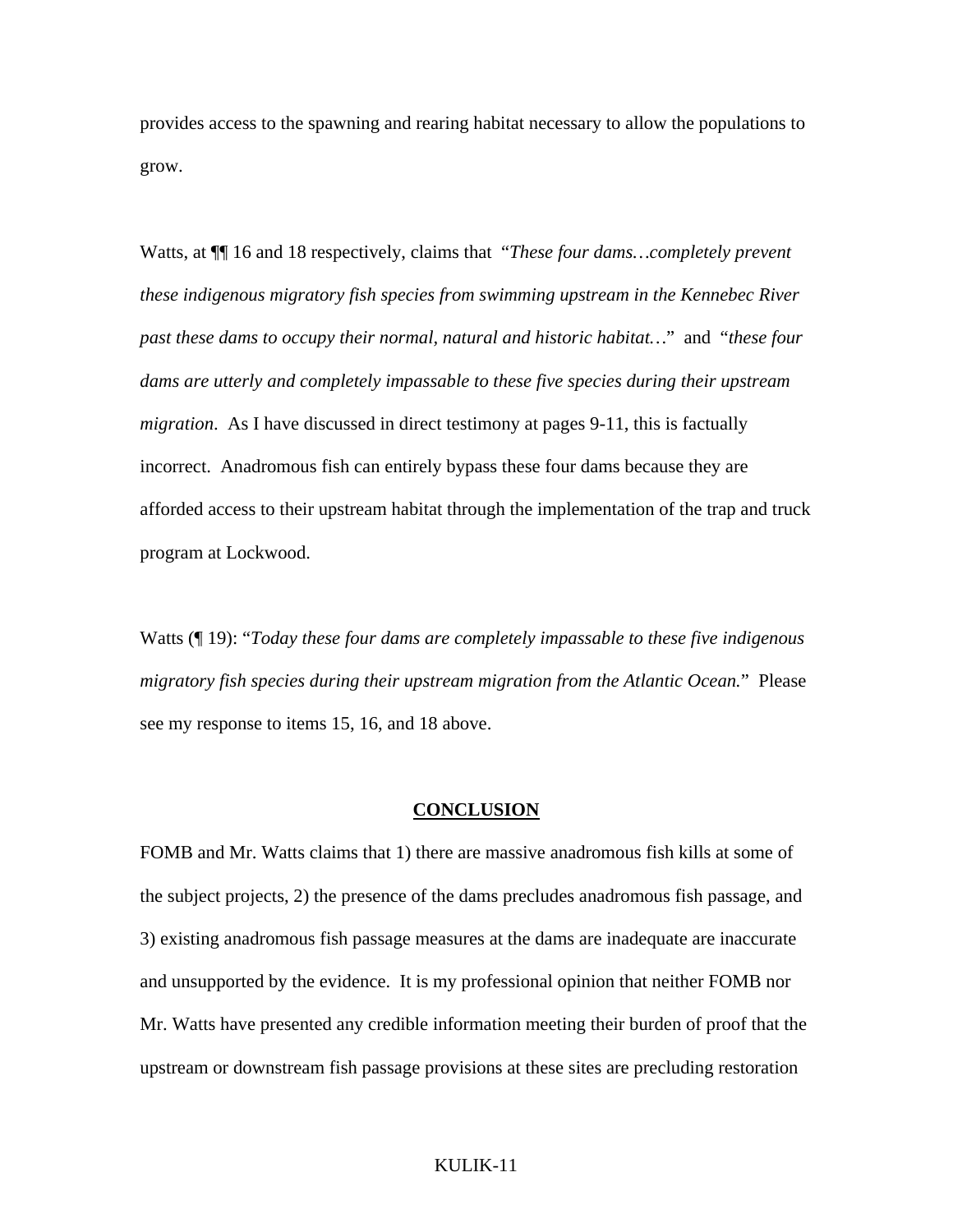of anadromous fish in the Kennebec River. Therefore, the Board should deny the petitions.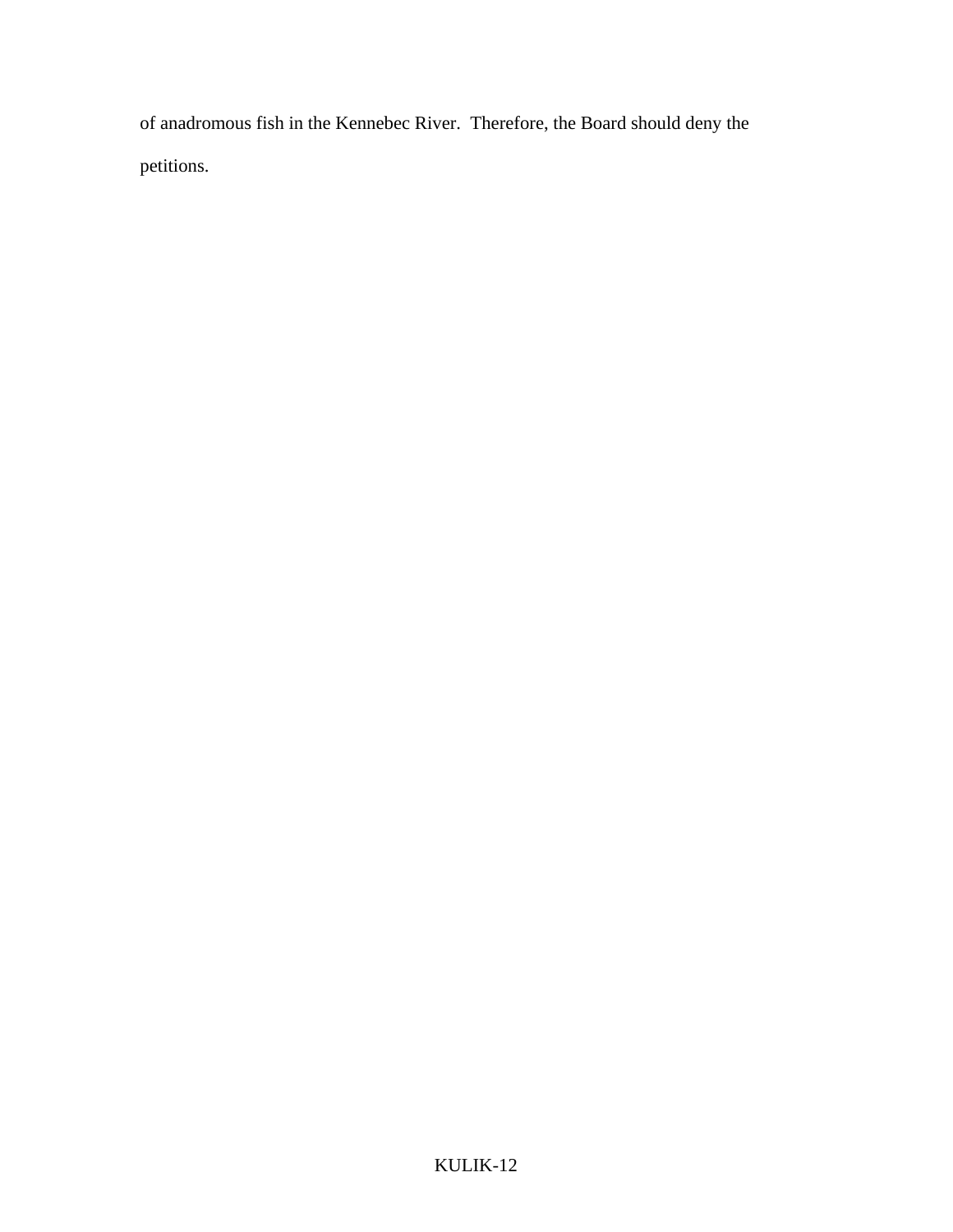### **LITERATURE CITED**

- Franke, G.F., D.R. Webb, R.K. Fisher, D. Mathur, P.N. Hopping, P.A. March, M.R. Headrick, I.T. Laczo, Y. Ventikos, F. Sotiropoulus. 1997. *Development of environmentally advanced hydropower turbine system design concepts.* U.S. Dept. of Energy and Hydropower Research Foundation. July 1997.
- KHDG 2004. Kennebec River anadromous fish restoration Annual Progress Report, 2003. Maine Department of Marine Resources, Augusta, Maine, and Maine Atlantic Salmon Commission. Sidney, Maine. 92 pp.
- KHDG 2005. Kennebec River anadromous fish restoration Annual Progress Report, 2003. Maine Department of Marine Resources, Augusta, Maine, and Maine Atlantic Salmon Commission. Sidney, Maine. 76 pp.
- KHDG 2006. Kennebec River anadromous fish restoration Annual Progress Report, 2005. Maine Department of Marine Resources, Augusta, Maine, and Maine Atlantic Salmon Commission. Sidney, Maine. 77 pp.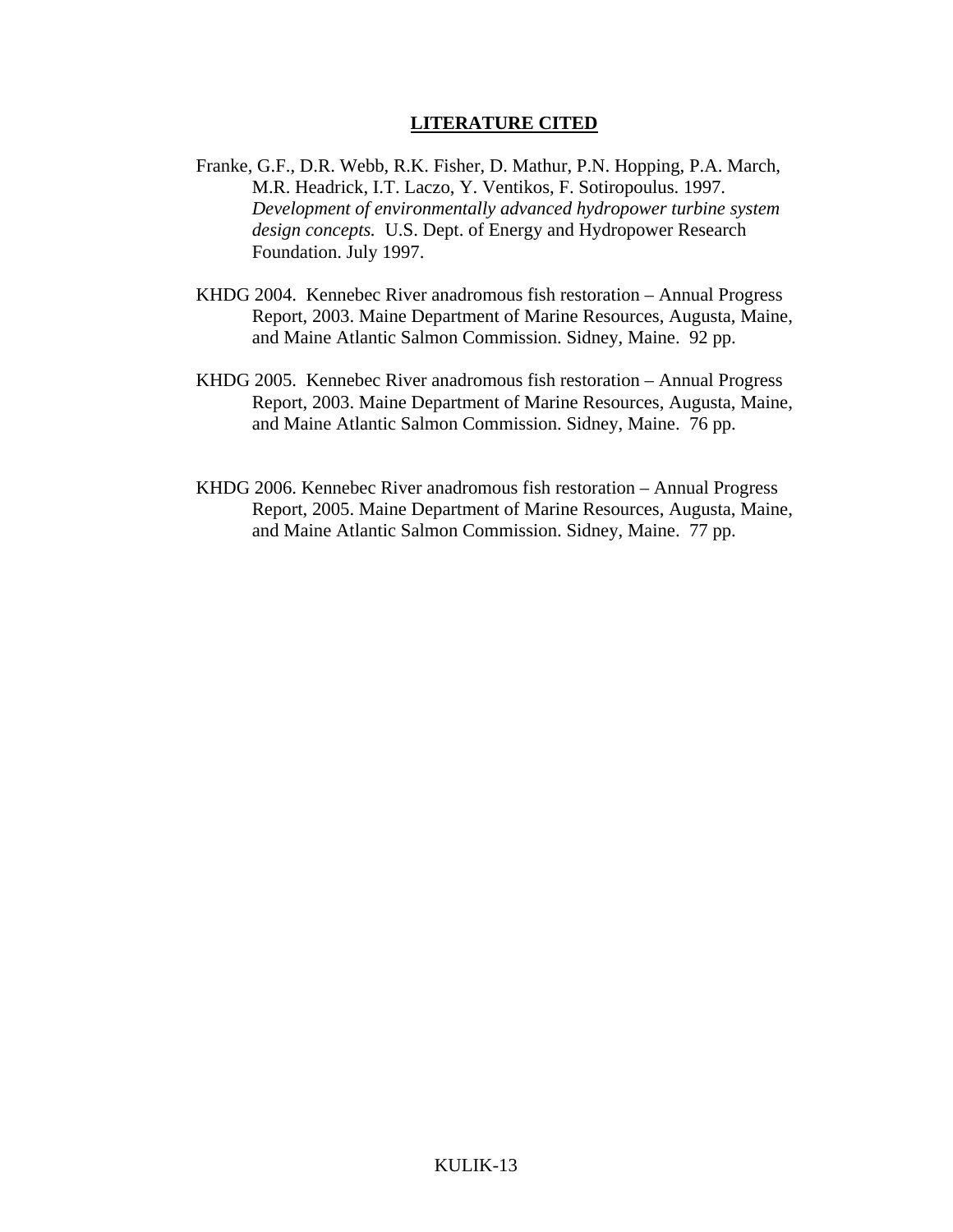Con H Kilo

Dated: FEBRUARY 2,2007

Brandon H. Kulik

**STATE OF COUNTY OF** 

Personally appeared before me the above-named  $\mathcal{L}$  and  $\mathcal{L}$   $\mathcal{L}$  and made oath that the foregoing is true and accurate to the best of his knowledge and belief.

والمتمحل  $\mathcal{M}$ Dated:  $\mathbf{t}$  $\left($ j

Notary Public

My Commission Expires: Stephanie K. Estes<br>Notary Public, Maine<br>My Commission Expires<br>July 28, 2010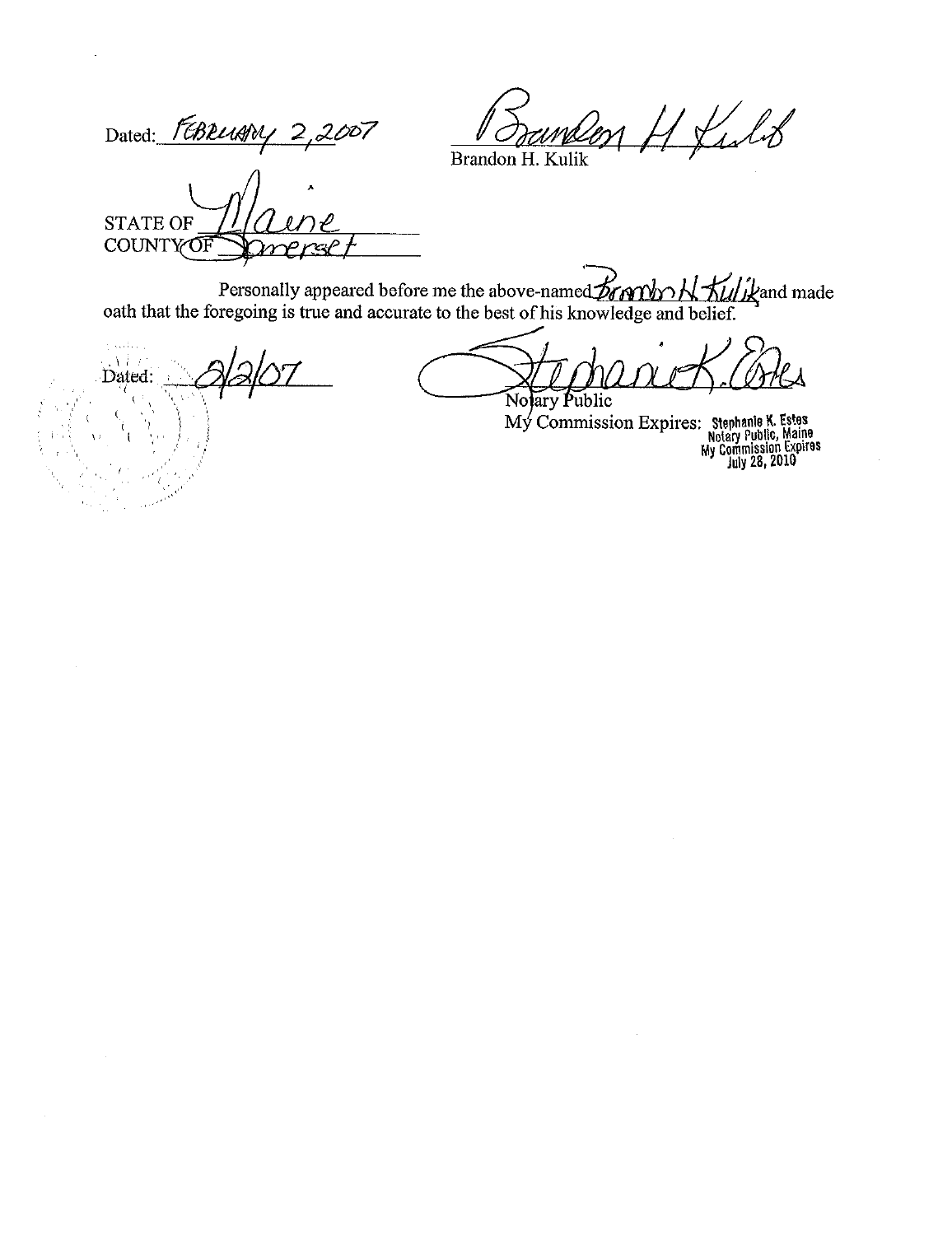## **EXHIBIT FPLE-34**

Maine DMR Discussion of Trap and Truck (From Page 3 of Kennebec River Anadromous Fish Restoration – Annual Progress Report, 2003). Maine Department of Marine Resources (KHDG 2004).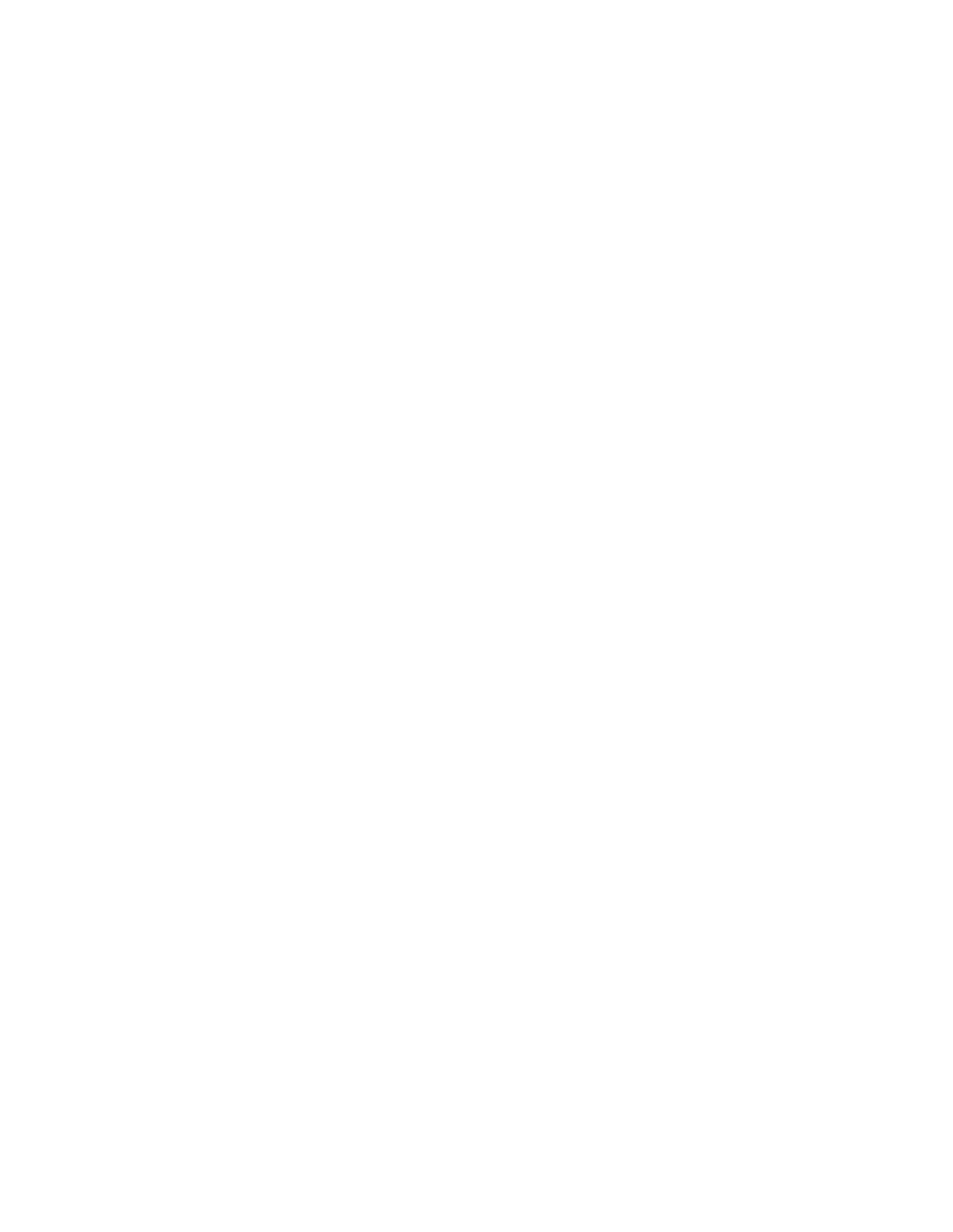from DMR upon request.

#### $1.2$ Overview

On May 8, DMR received reports from FPLE consulting biologist Jason Seiders that small schools of alewives were observed below Fort Halifax in Winslow. However, larger numbers of alewives did not appear for several more days, delaying the onset of pumping until May 16.

Between May 16 and June 12, 2004, a total of 135,368 alewives were collected with the fish pump. Overall, pump efficiency (fish/day) at Fort Halifax was similar to historical pump efficiencies. It operated for a total of 22 days and an average 6,153 adult alewives were collected daily. The variation in the number of fish collected is due to a number of factors, including environmental conditions causing variation in fish densities below the dam  $(e.g., high$ water and/or depressed water temperatures), truck loading time, and trip length.

The timing of the alewife run was a little later than average. See Table 1. Historically (1994-2003), the mean date by which 50% of alewives have been collected is May 25. In 2003, the 50% date of alcwife trapping was May 27 (Day 9 of pump operation). The 25% quartile was only one later, while the 75% quartile was three days later.

Based on ten years of data (1994-2003), the average peak date of alewife pumping is May 23. See Table 2. In 2003, the peak was on May 21 (15,467 alewives collected with the fish pump); however, there were also 13,970 adult alewives collected on May 27.

The number of mortalities due to handling was very low in 2003. In fact, the trucking mortality (mortality=33 fish) rate of 0.02% was the lowest ever. See Table 3.

#### Phase I Habitat

In 2003, a total of 75,190 broodstock alewives were stocked into ten of the 11 upriver Phase I lakes in the Kennebec River watershed. See Table 4. In total, 13,400 acres of lake surface area were stocked to a density of approximately six alewives/acre. Due to a concern about the ability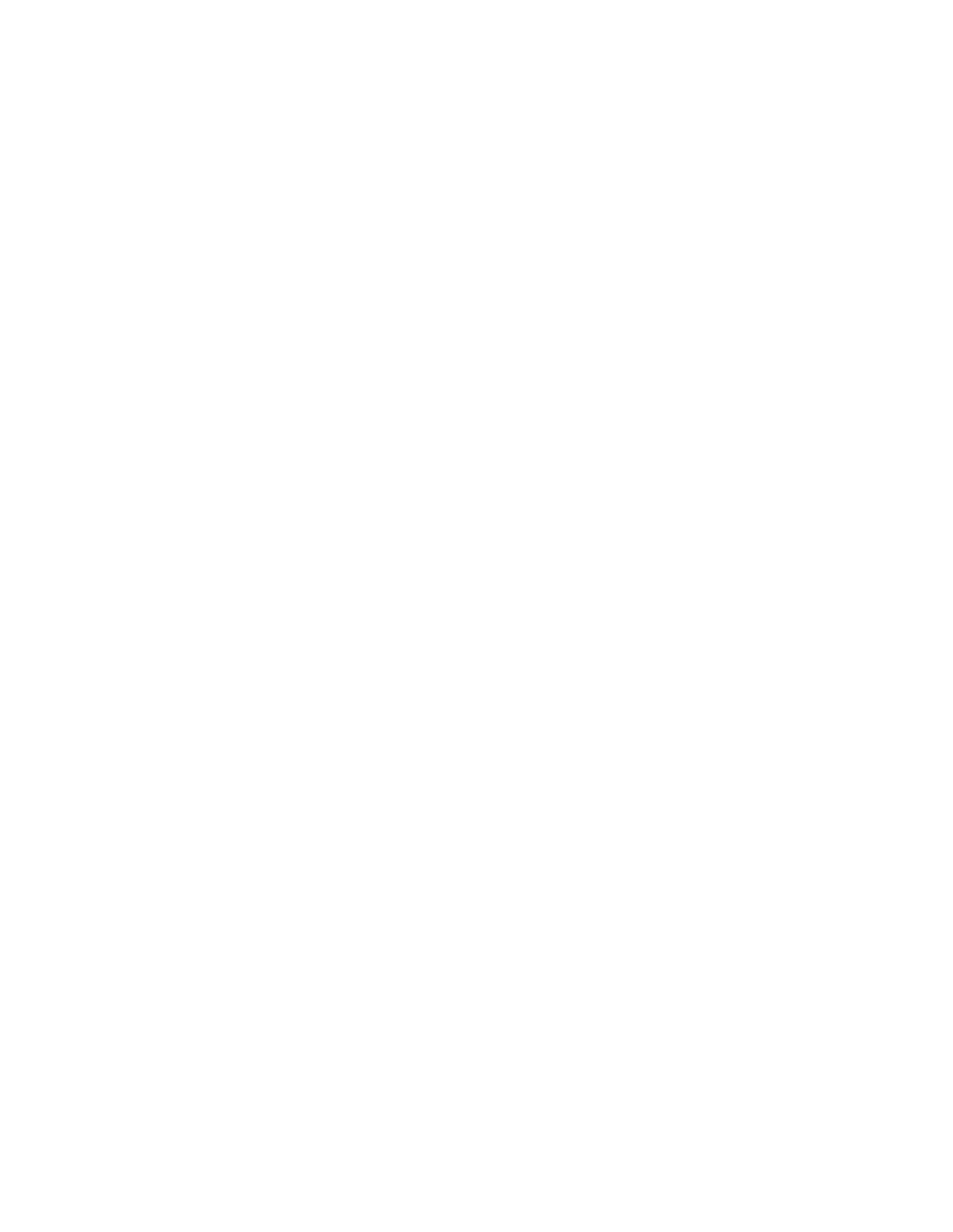## **EXHIBIT FPLE-35**

Maine DMR Discussion of Trap and Truck (From Page 3 of Kennebec River Anadromous Fish Restoration – Annual Progress Report, 2004). Maine Department of Marine Resources (KHDG 2005).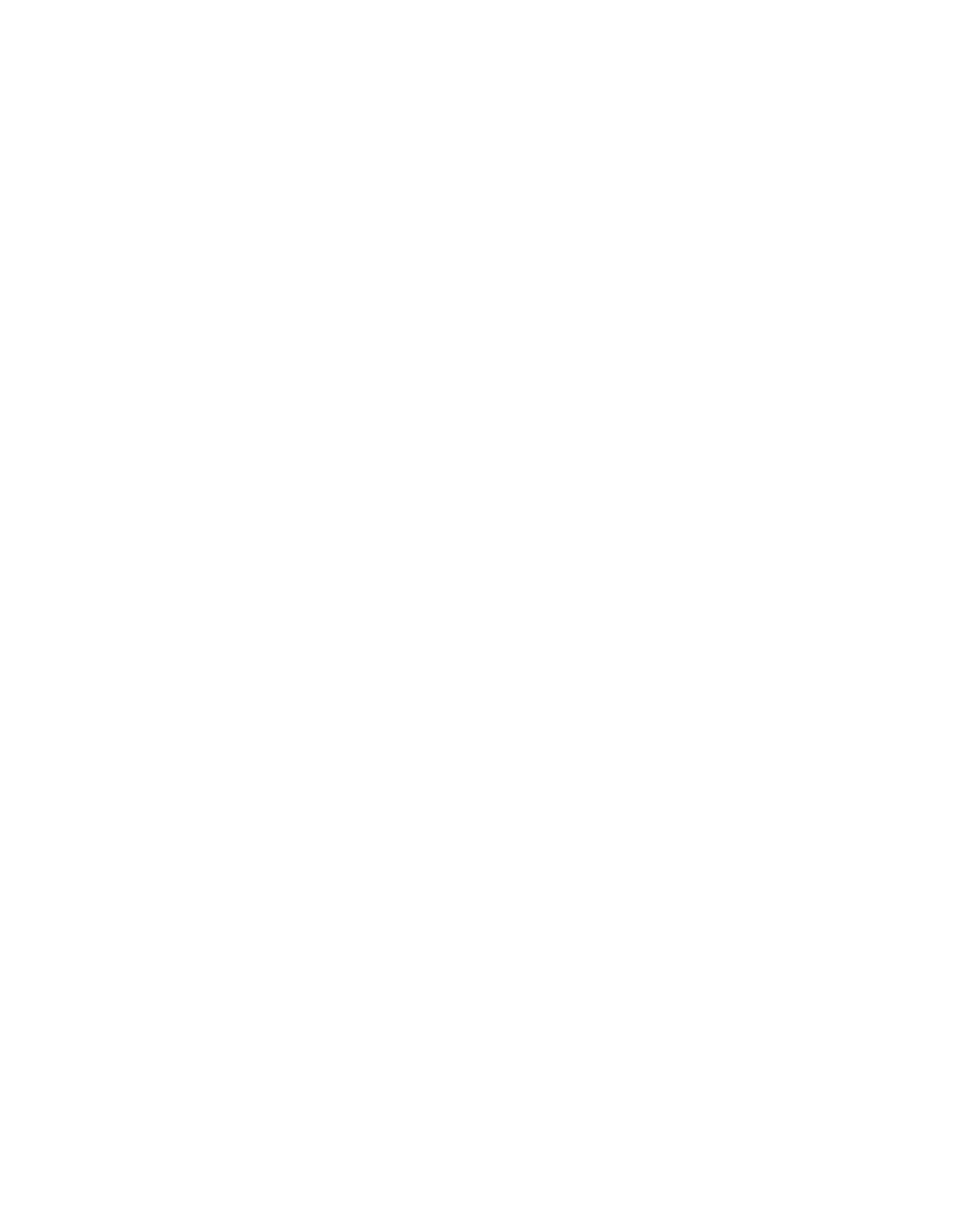The timing of the alewife run was a little earlier than average (Table 1). Historically (1994-2003), the mean date by which 50% of alewives have been collected is May 24. In 2004, the 50% date of alewife trapping was May 18 (Day 7 of pump operation). The 25% quartile was reached on May 13; the 75% quartile was reached on May 24.

Based on 11 years of data (1994-2004), the average peak date of alewife pumping is May 22. In 2004, the peak was on May 13 when 16,761 alewives collected with the fish pump; however, there were also 14,213 alewives collected on May 18 and 15,228 collected on May 24 (Table 2). The number of mortalities due to handling was very low in 2004. In fact, the trucking mortality (mortality=186 fish) rate of 0.12% was the second lowest ever (Table 2).

#### Phase I Habitat

In 2004, a total of 77,644 broodstock alewives were truck-stocked into 10 of the 11 upriver Phase I lakes in the Kennebec River watershed (Table 3). An additional 4,018 were handdipped at Webber Pond on two separate occasions, bringing total transfers to 81,662. A total of 13,400 acres of lake surface area were stocked to a density of approximately six alewives/acre except Douglas Pond, where stocking densities approached full escapement of 36/acre. Due to a concern about the ability of alewives being able to leave the pond, Three-cornered Pond was not stocked in 2004. The results of surveys conducted during the winter/spring of 2005 will determine whether this waterbody will be stocked in 2005.

In total, 37 alewife-stocking trips were made to the upriver ponds in 2004, averaging 2,098 alewives per trip (Tables 4 & 5). All 37 trips originated from Fort Halifax, as the Sebasticook River was once again the sole source of alewife broodstock. The alewife stocking program in the Phase I lakes required 10 days to complete between May 10 and May 24, 2004. All of Phase I lakes were stocked by May 24. The most stocking trips completed to the Phase I ponds in one day was seven, occurring on May 13.

#### Phase II Restoration

No Phase II lakes were stocked in 2004 DMR delayed stocking of Great Moose Pond until improvements can be made in the downstream passage facility The outlet of the downstream passage facility discharged onto large rocks, so a contractor was retained by DMR in February 2004 to remove them. However, the plunging flow still lands on ledge. A plunge pool needs to be constructed or the pipe needs to be extended before alewives are stocked in Great Moose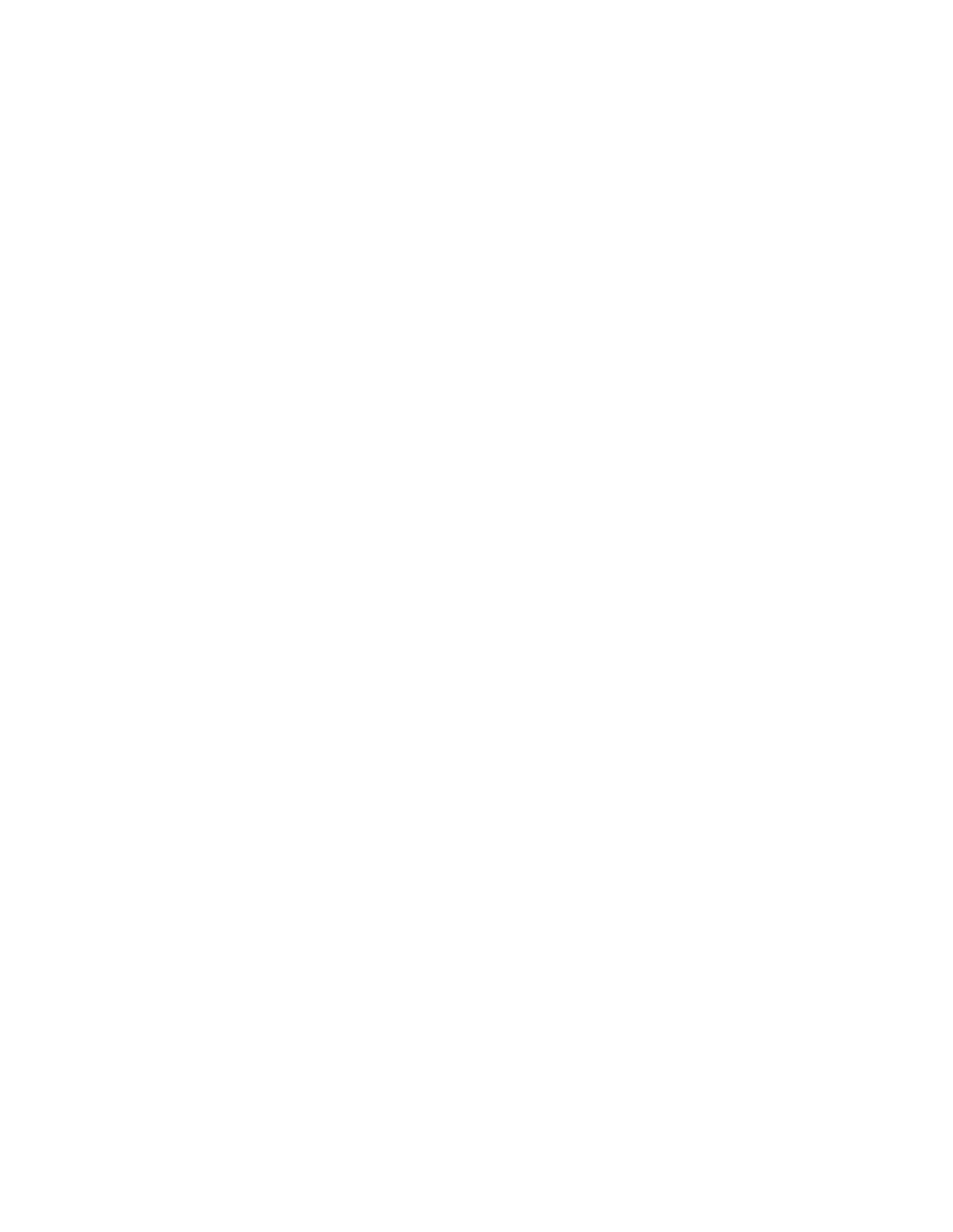## **EXHIBIT FPLE-36**

Maine DMR Discussion of Trap and Truck (From Pages 6 & 7 of Kennebec River Anadromous Fish Restoration – Annual Progress Report, 2005). Maine Department of Marine Resources (KHDG 2006).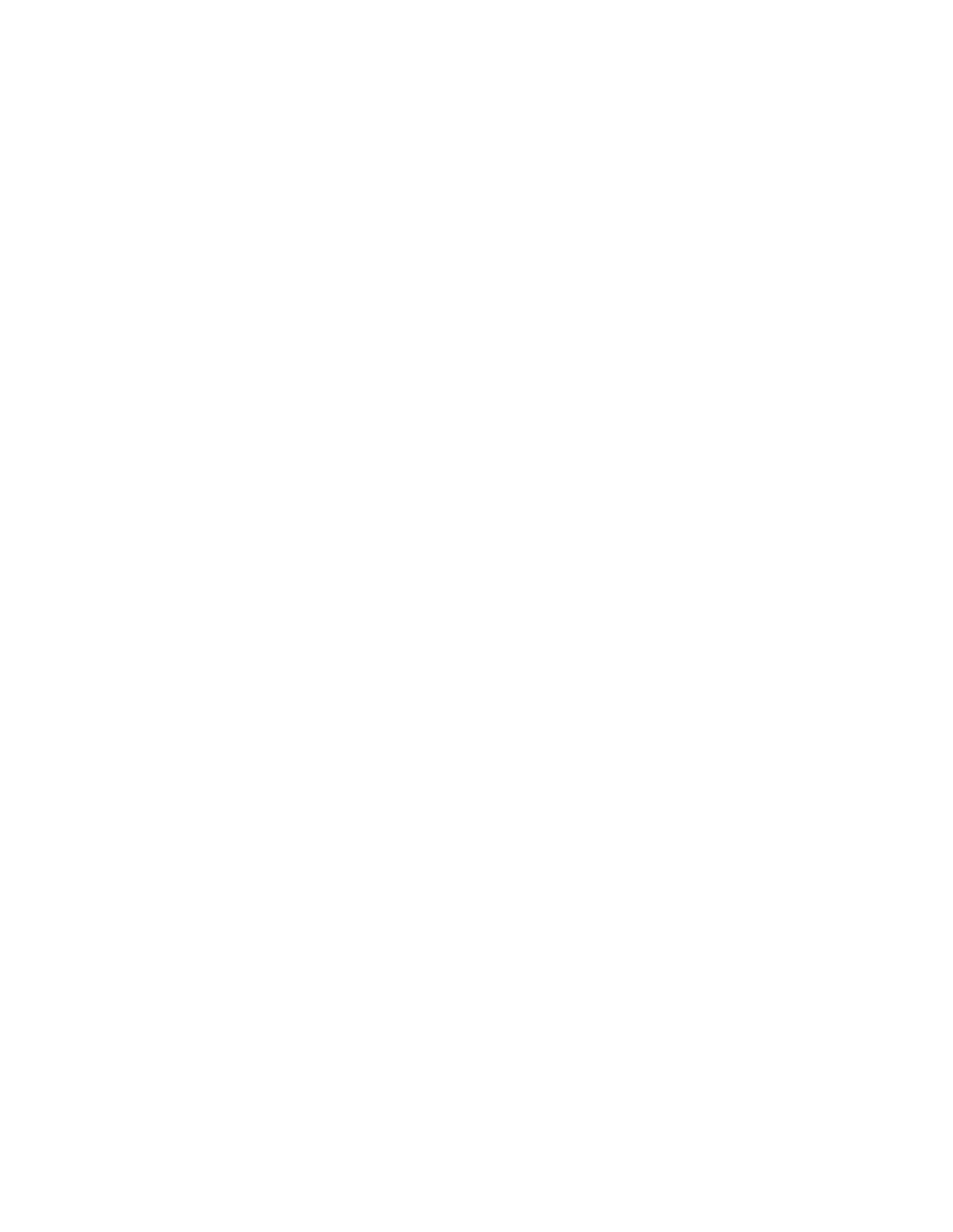temperatures due to a large 3 day rain event ended pumping operations for ten days. On June  $2<sup>st</sup>$  adequate numbers of alowives had returned to the tailrace and stocking operations resumed.

On June 23<sup>rd</sup> FPL operations personnel replaced the project's flashboards. The headpond was drawn to below crest and the flashboards were installed. FPL has instituted new quidelines for operations personnel and biologists during the herring migration scason that state spill over the crest of the dam is to be maintained until FPL biologists safely remove any fish from the ledges to prevent stranding when spill is discontinued. Once the flashboards are installed, the headpond level is to be maintained 0.5 feet below the top of the boards. These procedures, coupled with relatively low spring flows, prevented spill over the crest of the dam onto the south ledges, thereby preventing alewives from ascending the ledges and possibly becoming stranded with the loss of spill.

Between May 17" and June 4', 2005, a total of 82,475 alowives wore collected with the fish pump. It operated for a total of 10 days (seven fewer than in 2004) and an average 8.247 adult alewives (8,584 in 2004) was collected daily. The variation in the number of fish collected is due to a number of factors including environmental conditions causing variation in fish densities below the dam (e.g. high water and/or depressed water temperatures), truck loading time, commercial fishing effort and trip length.

The liming of the alewife run was a little earlier than average (Table 1). Historically (1994-2004), the mean date by which 50% of alewives have been collected is May 24. In 2005, the 50% date of alewife trapping was May 21 (Day 5 of pump operation). The 25% quartile was reached on May 18; the 75% quartile was reached on June 3rd

Based on 11 years of data (1994-2004), the average peak date of alewife pumping is May 22. In 2005, the peak was on May 18 when 15,281 alewives collected with the fish pump; however, there were also 15,139 alewives collected on May 19 and 13,988 collected on June 3rd (Table 2). The number of mortalities due to handling was very low in 2005. Overall handling mortality was .44%. Trucking mortality was very low; 23 fish, in 2005 compared to 186in 2004 for a trucking mortality rate of 0.33%. Pump mortality at Fort Halifax was 338 individuals. Hhowever, 296 mortalities were the result of two emergency shutdowns where the Fort Halifax Project lost power. It should be noted that several thousand fish were released alive during these